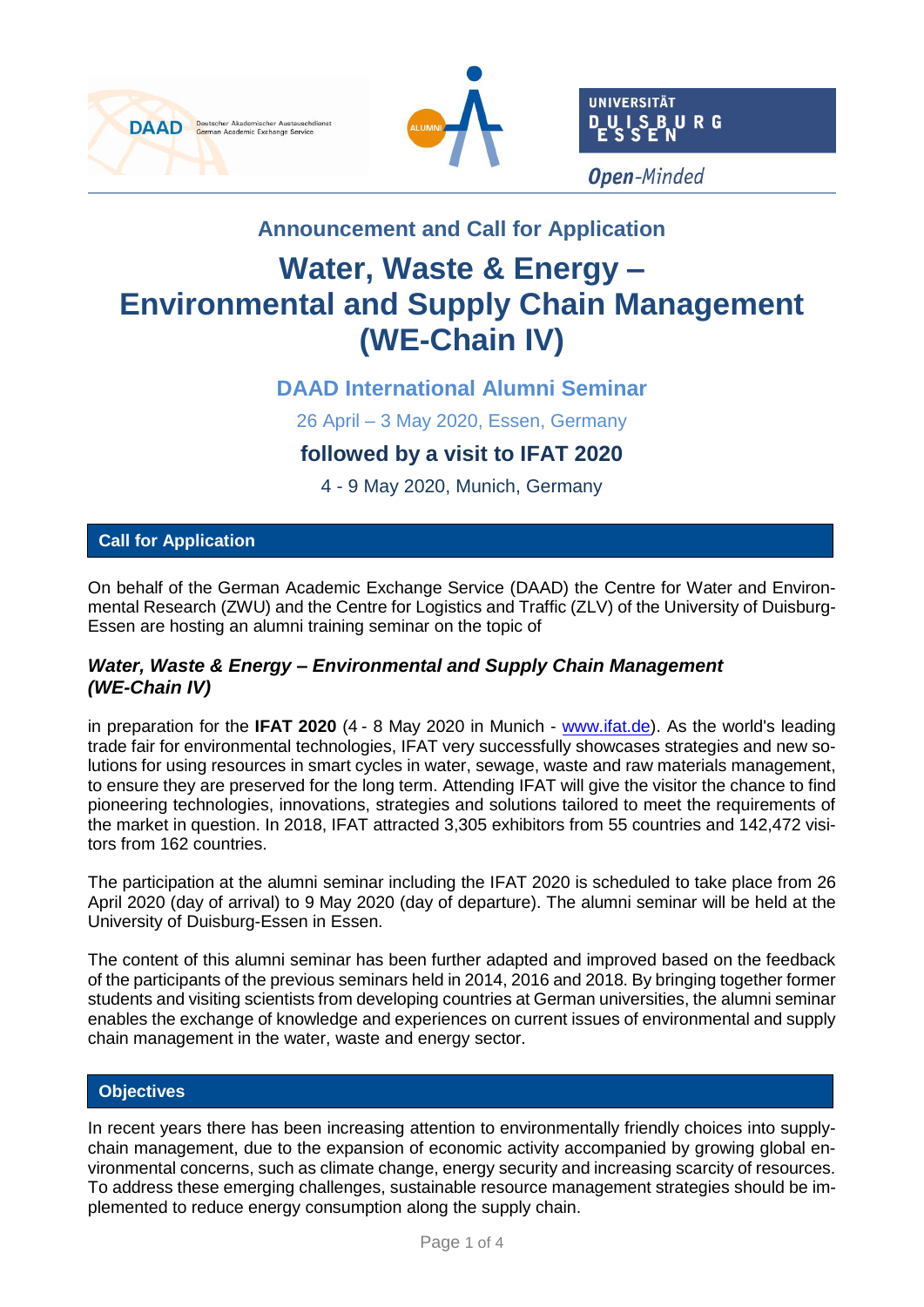By focusing on interdisciplinary and integrated urban management, the seminar aims to transfer knowledge of water, waste and energy for a holistic understanding of sustainability at urban scale. Various supply chain management concepts and strategies will be illustrated in the seminar.

With direct reference to the world's leading trade fair for environmental technologies IFAT 2020, the alumni seminar will approach five main topics:

- Water resources management
- Water and wastewater treatment
- Waste removal and recycling
- **Energy generation from waste**
- Soil remediation

The program is of interest for motivated Germany alumni from developing countries of all relevant areas like Engineering, Biology, Chemistry, Agriculture, Environmental and Medical Sciences, Water, Waste and Energy Management; Supply Chain Management; Sustainability Research etc.

The seminar is offered by the German Academic Exchange Service (DAAD) in the framework of the program Alumni Special Projects [\(www.daad.de/alumni-special-projects\)](http://www.daad.de/alumni-special-projects). The costs will be mainly covered by funds from the DAAD provided by the German Federal Ministry for Economic Cooperation and Development (BMZ).

#### **Agenda**

The agenda of this alumni seminar will include a mixture of keynote and introductory talks by experts from universities and industry, presentations of best practice examples, presentations by Alumni, group work (workshops) and technical as well as cultural excursions.

The lectures and talks will be given

- by experts from the University of Duisburg-Essen, the Hochschule Ruhr West University of Applied Sciences (HRW) and the Radboud University Nijmegen, Netherlands,
- by experts from the regional water boards Ruhrverband and Emschergenossenschaft and from the water/energy industry,
- **■** and by representatives from the Ministry for Environment, Agriculture, Conservation and Consumer Protection of the State of North Rhine-Westphalia

The workshops are being coordinated by Rüdiger Heidebrecht from the German Association for Water, Wastewater and Waste e.V. (DWA) and by a representative of the ZENIT GmbH.

The content of the seminar is organized around crosscutting themes such as water and energy, waste and energy and regulation frameworks. The final program in Essen will be published once all applications have been reviewed.

We would like to draw special attention to the **Conference Waste-Water-Women**, organised by the German Association for Water, Wastewater and Waste (DWA, Germany). The conference will take place on 5 May 2020 from 11:15 am to 1:00 pm, closing with a networking session at DWA´s booth from 1:00 pm to 3:00 pm. Simultaneous translation into English will be provided. Further information about the conference to follow closer to the event.

All female applicants are invited to speak at the conference. Please prepare a short answer to the following questions, if you would like to apply:

- \* What are you working on (current working project)?
- \* What exactly would you report about at the Conference Waste-Water-Woman?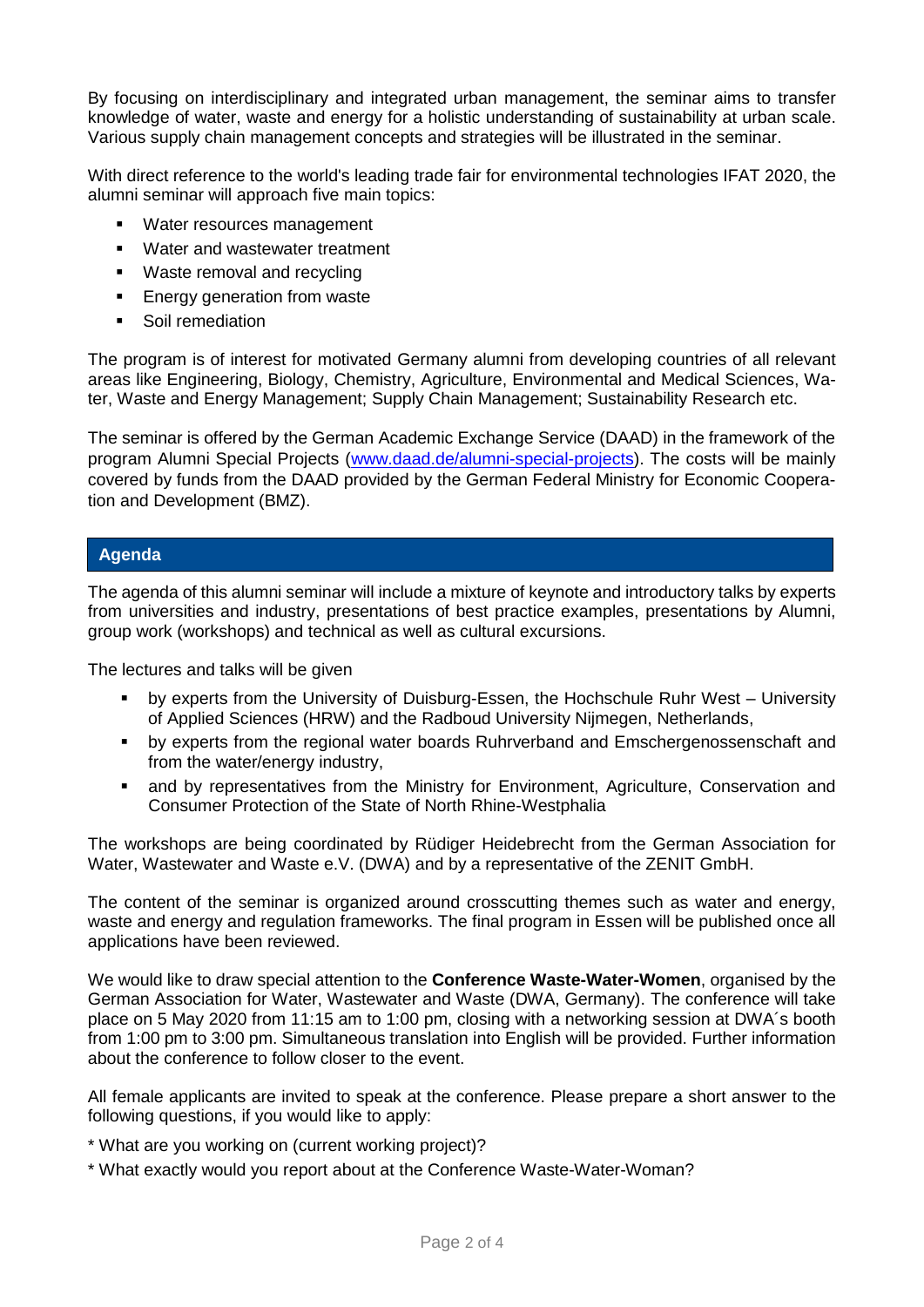#### **Travel dates**

We offer a 6-day program in Essen, starting on Monday, 27 April 2020. The expected arrival day for the alumni will be Sunday, 26 April 2020. After being transferred to Munich on Sunday, 3 May 2020 the second part of the program will be starting with the visit to IFAT from the 4 to 8 May 2020.

| Arrival in Essen                               | 26 April 2020          |
|------------------------------------------------|------------------------|
| Seminar at the University of<br>Duisburg-Essen | 27 April to 2 May 2020 |
| <b>Travel to Munich</b>                        | 3 May 2020             |
| Visit to IFAT 2020                             | 4 to 8 May 2020        |
| Departure from Munich                          | 9 May 2020             |

#### **Eligibility criteria for participation**

To be eligible to participate, the applicant must meet all of the following requirements at the time of the application:

- **Resident** in a DAC-listed country
- Postgraduate with an energy/water-related background (engineering, natural sciences)
- Former stay in Germany for purposes of study or research for a **minimum of 3 months**
- Scientist or professionally interested in multiplying the acquired skills and knowledge in his/her home country
- Adequate language proficiency, which is essential to actively participate in the workshops and discussions as the seminar will be held in English
- **Full attendance of the program** (27 April 8 May 2020)
- **■** Maximum of 2 participations in Alumni Special Projects within 4 years (The year of participation, not the year of application, is decisive for the calculation.)

#### **Cost coverage**

DAAD will cover the following costs associated with the DAAD International Alumni Seminar:

- Accommodation and **partial** living expenses during the stay in Essen and Munich
- **E** Travel health insurance (max. 30 Euro) and visa costs (max. 30 Euro)
- Entrance fees and transport to the sites visited
- **Entrance fee for IFAT 2020 in Munich**
- **■** Transfer to Munich
- Reimbursement of **travel costs** up to a maximum of:

|  | ○ Latin America: | 1,290,- Euro |
|--|------------------|--------------|
|--|------------------|--------------|

- o Middle East: 600,- Euro
- o Africa: 813,- Euro
- o Asia: 1,200,- Euro
- o Eastern Europe: 434,- Euro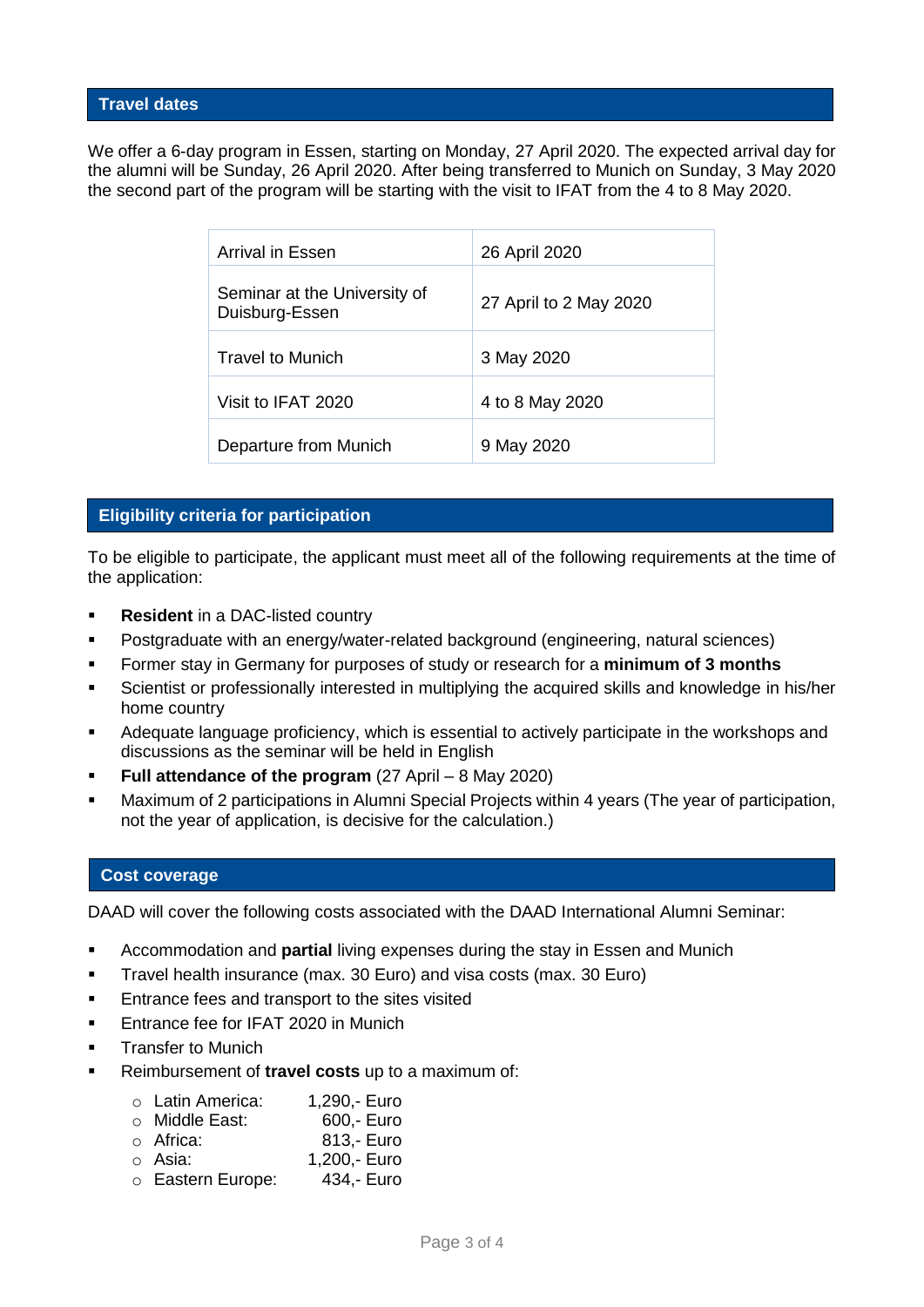Travel costs include

- o International return ticket to and back from airport in Germany (Determinative is the lowest economy class airfare available. Participants are required to provide two comparative quotes.)
- $\circ$  Train ticket (2<sup>nd</sup> class): Airport of arrival to venue in Essen preferably Rail and Fly
- $\circ$  Train ticket (2<sup>nd</sup> class): Venue in Munich to the airport of departure preferably Rail and Fly

#### **Please note: All other costs, such as costs for transportation between the participants´ hometown and the home airport or travel costs for visa application in the home country, have to be borne by the participants.**

**Extension of stay** for personal reasons is only possible up to 5 working days after the trade fair. All extensions beyond 5 days must be of scientific, educational, professional or business nature. **Prior approval** for an extension of stay by the organisers is mandatory.

Travel costs shall not increase due to the extension. Therefore, the participant is required to submit a comparative quote of the total airfare. It is necessary to provide supporting documents (program and details of contact persons at universities, organizations, institutions, companies etc.) to legitimise an extension of more than 5 days.

Additional travel and subsistence expenses relating to an extension of stay must be covered by the participant. Please keep in mind, that extended accommodation, health insurance etc. will not be arranged by the organisers.

#### **Application**

To apply for the International DAAD International Alumni Seminar, please complete the online application form and provide the following supporting documents:

- **Abstract** (1 page max.) with your research profile / interests
- A **short CV** including **photograph** (passport size photo)
- **Proof of stay** in Germany for purposes of study or research for a **minimum of 3 months**
- **Online application form** [\(www.uni-due.de/zwu\)](https://www.uni-due.de/zwu/daad_alumni_seminar_2020.php)
	- o Complete and print out the online form
	- o Sign the document, scan and create PDF

By submitting the application, the applicant agrees to contact details (name, organization, email) being given to selected company representatives and to pictures taken during the program being published on the DAAD website after the event. Furthermore, the participants are requested to attend the full program namely the seminar, the visit of the IFAT fair and the social / cultural activities.

**Please note:** The participant´s eligibility will be determined by the completeness of the personal data provided in the online application form and the supporting documents**.**

#### **Deadline for application: 15 January 2020.**